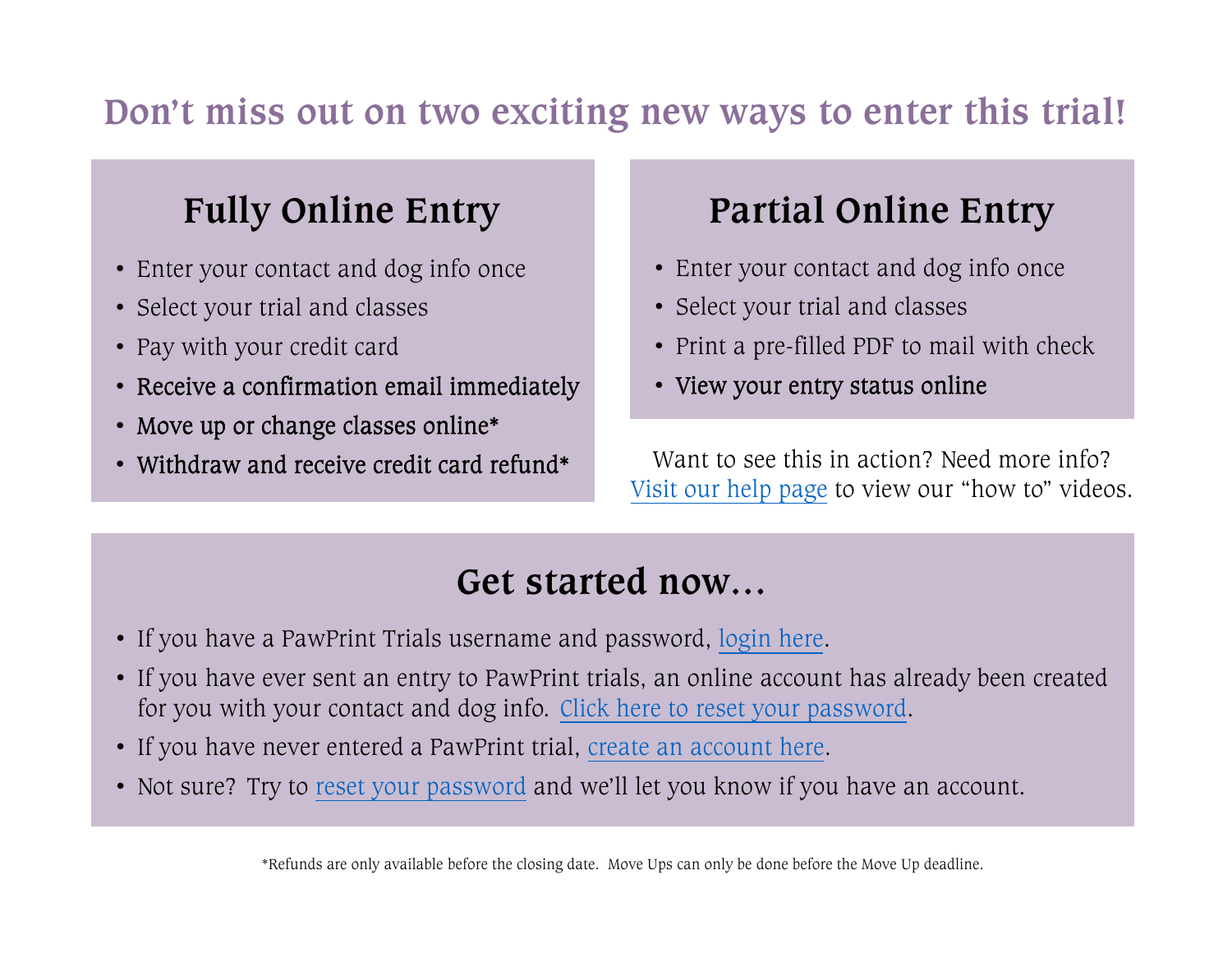## **\*\*MAXIMUM 10 DOGS PER ENVELOPE, PER PERSON\*\***

#### **PER AKC REGULATIONS, INCOMPLETE ENTRIES CANNOT BE ACCEPTED. INCOMPLETE ENTRIES WILL BE RETURNED TO THE OWNER. THERE WILL BE NO EMAIL NOTIFICATION. ENTRIES MUST INCLUDE PAYMENT AND ALL REQUIRED INFORMATION.**

**MOVE UPS:** As per Chapter 1, Section 20 of the *American Kennel Club Regulation for Agility Trials*, dogs may be moved up to a higher class at the request of the owner as a result of qualifying for an agility title. The request must be received by the trial secretary no later than 6 p.m. on Monday,

June 6, 2022. Move-ups will be accepted by email or in writing, but not by phone or fax. Move-ups for the following day may be submitted in writing at the trial site by the close of classes. Exhibitors competing at the LEAP/SBGRC trial may submit move ups for this trial during the event in Northford, CT.

## *\*\*\*\*LOTS OF SPECIAL ROSETTES\*\*\*\**

*RETIRED AGILITY CORGI DEMONSTRATION TUESDAY, JUNE 14*

*Entry form is available on the PawPrint Trials website.*

**Please review the current AK9C Covid-19 policy.**

*Covid-19 - [American K9 country](https://www.americank9country.com/about-us/covid-19/)*

Fully vaccinated exhibitors do not need to wear a mask. However, we do ask all non-fully vaccinated attendees to wear masks. *\*\*\*COVID POLICY IS SUBJECT TO CHANGE.\*\*\**

## *DOORS OPEN AT 7:00 A.M. PLEASE BRING YOUR OWN FOOD & WATER.*

DOES YOUR DOG NEED TO BE MEASURED? **MAKE SURE YOU CHECK THE BOX ON THE ENTRY FORM.**

*EXHIBITORS SHOULD FOLLOW THEIR VETERINARIAN'S RECOMMENDATION TO ENSURE THEIR DOGS ARE FREE OF INTERNAL AND EXTERNAL PARASITES, ANY COMMUNICABLE DISEASES, AND HAVE APPROPRIATE VACCINATIONS.*

*All exhibitors should obtain a copy of the Regulations for Agility Trials by contacting the American Kennel Club, 8051 Arco Corporate Drive, Suite 100, Raleigh, NC 27617-3390, by email at* [info@akc.org](mailto:info@akc.org)*, by phone at (919) 233-9767, or on their website at* [www.akc.org](http://www.akc.org/)*.*

## **Entries Open: Wednesday, April 13, 2022 at 7 p.m.**

*For the first 48 hours, entries for Pembroke Welsh Corgis will be accepted first. After that, all other entries, beginning with those received on opening day, will be accepted and processed in the order received.* 

**Entries Close: Saturday, May 28, 2022 at 6 p.m.**

At One West Street, Belchertown, MA 01007 All times are Eastern Daylight Time. Entries received prior to the opening date will not be accepted.

PREMIUM LIST

## **Mayflower Pembroke Welsh Corgi Club, Inc.**

(LICENSED BY THE AMERICAN KENNEL CLUB)





## **AKC ALL-BREED AGILITY TRIALS**

These events are accepting entries for dogs listed in the AKC Canine Partners Program.

**Monday, June 13, 2022**

**and**

**Tuesday, June 14, 2022** AKC Event No. 2022413004, 2022413005, and 2022413008

*TWO TRIALS ON TUESDAY. TUESDAY IS OPEN TO PEMBROKE WELSH CORGIS ONLY.*

## **AMERICAN K9 COUNTRY 336 ROUTE 101, AMHERST, NH 03031**

*Entry method – First received. Day-to-day move-ups allowed. Entries are LIMITED to 350 runs per day.*  325 PawPrint Trials online entries. 25 mail-in entries. Show Hours: 7 a.m. to 6 p.m. Judging will begin at 8 a.m. each day. One ring indoors on Sports Agility Turf. Ring size 76.5' x 105'. Electronic timing.



#### CERTIFICATION

Permission has been granted by the American Kennel Club for the holding of this event under AKC Rules and Regulations. Gina M. DiNardo, Executive Secretary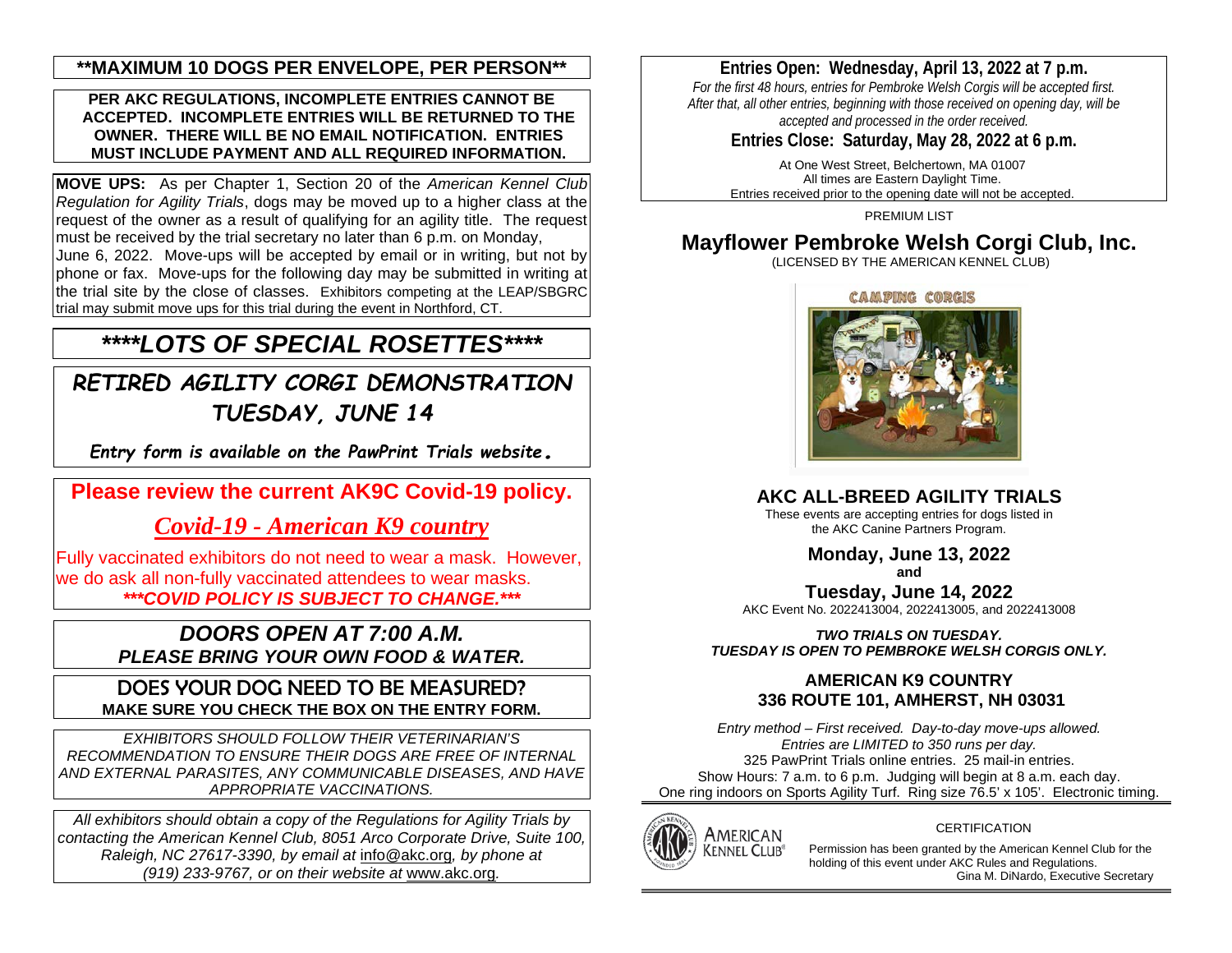#### *OFFICERS*

| Corresp. SecretaryHolly Bunn Russo 745 Town Hill Rd, New Hartford, CT 06057 |  |
|-----------------------------------------------------------------------------|--|
|                                                                             |  |

#### *EVENT COMMITTEE*

Jo Ann Carleton, Trial Chairman 27 Kendall Lane Raymond, NH 03077 (603) 244-5658 [jdcrph@comcast.net](mailto:jdcrph@comcast.net)

Mimi Brome, Assistant Trial Chairman 111 Sudbury Road Weston, MA 02493 (781) 899-3190 [mimibrome@gmail.com](mailto:mimibrome@gmail.com)

Marjorie Cottle Heidi Johnston Bob Myers Sally Myers Janet Officer Amanda Rizner Amanda Fleischsmith Joanne Baker and the members of Mayflower Pembroke Welsh Corgi Club

#### *TRIAL SECRETARY*

Noreen Bennett, PawPrint Trials 1 West Street, Belchertown, MA 01007 (413) 283-4490 noreen@pawprinttrials.com

#### *VETERINARIAN (on call)*

Hillsborough County Veterinary Hospital 22 Pine Road, Amherst, NH 03031 (603) 672-2300

#### *JUDGE FOR ALL CLASSES*

**Dr. Roger O'Sullivan**, 3785 Timberland Drive, Gahanna, OH 43230

#### *JUDGING ASSIGNMENT*

MONDAY: 24C"-4" Excellent & Master Standard, Open Standard, Novice A & B Standard, Time 2 Beat, Excellent & Master JWW, Open JWW, Novice A & B JWW

TUESDAY: 4"-12" Excellent & Master FAST/Open FAST/Novice A & B FAST (all levels combined and run by height), Novice A & B Standard (1), Open Standard (1), Excellent & Master Standard (1), Novice A & B Standard (2), Open Standard (2), Excellent & Master Standard (2), Novice A & B JWW (1), Open JWW (1), Excellent & Master JWW (1), Novice A & B JWW (2), Open JWW (2), Excellent & Master JWW (2)

> All classes include Preferred. Classes will run in the above order unless the trial committee finds it necessary to make an adjustment.

#### *PRIZES AND AWARDS*

All dogs earning an AGCH, MACH, PACH, or PAX will receive a rosette and bar. All dogs earning a Master title, New title, Master QQ, Premier title, or Novice QQ will receive a rosette.

#### *Special Prizes on Tuesday, June 15 for Pembroke Welsh Corgis only:*

**HIGH COMBINED PWC:** Director's Chair. PWC's from any class level that qualify in both Standard and Jumpers are eligible to win. To qualify, the same dog must qualify in both Standard and Jumpers - Novice, Open, and/or Excellent Class. The points will be totaled. The PWC with highest total points will win. In the event of a tie, the yards per second will be calculated for each run and averaged. The fastest collective time will win.

*ALL PRIZES, AWARDS, ROSETTES AND RIBBONS MUST BE CLAIMED THE DAY OF THE TRIAL. NO PRIZES WILL BE MAILED.*

#### *ADDITIONAL INFO*

All exhibitors should obtain a copy of the Regulations for Agility Trials by contacting the American Kennel Club, 8051 Arco Corporate Drive, Suite 100, Raleigh, NC 27617-3390, by phone (919) 233-9767, by email at *[info@akc.org](mailto:info@akc.org)*, or on their website at *[www.akc.org](http://www.akc.org/)*.

Exhibitors should follow their veterinarian's recommendation to assure their dogs are free of internal and external parasites, any communicable diseases, and have appropriate vaccinations.

Owners of All-American dogs must obtain an AKC Canine Partners listing number before they may enter an AKC agility event. Under "Breed" on the entry form, dogs must be listed as All American Dog and not as a breed hybrid.

## **\*\*\*WE NEED YOUR HELP\*\*\***

The success of EVERY agility show, regardless of how big or small, rests with generous volunteers who staff the rings and ensure that the events run smoothly. To our volunteers, we say THANK YOU—the show cannot go on without you!

Keeping things running smoothly requires many volunteers. Whether you are a novice or a long-time agility enthusiast, volunteering is a terrific way to get to know your fellow competitors and get a ringside view of the action. Even if you've never volunteered before, we welcome and appreciate your help. **Volunteers will receive \$2 for each class worked.**

#### *Please sign up for your favorite job(s) when you arrive at the trial.*

Thank you. We appreciate your help!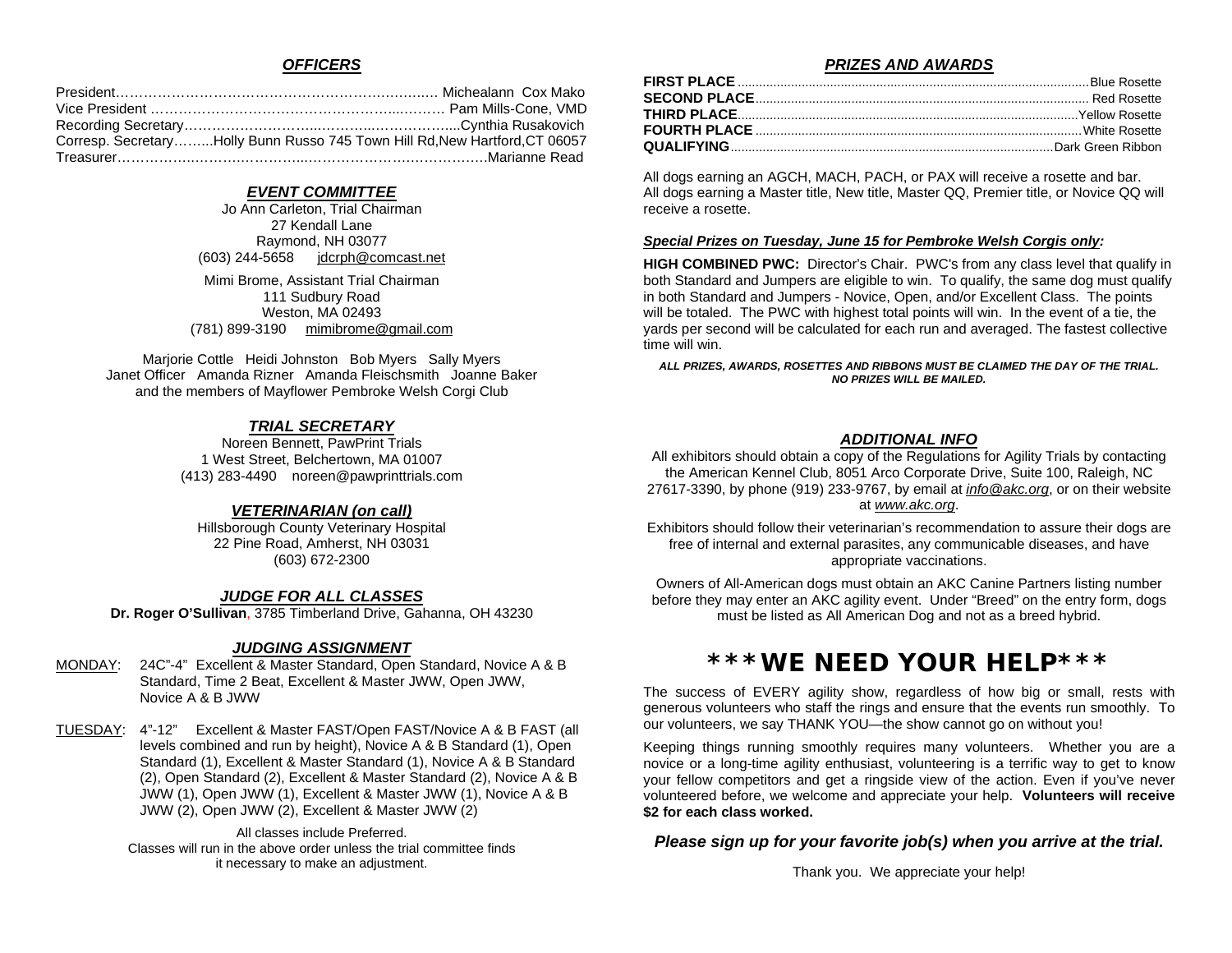#### *FOR EXHIBITION ONLY (FEO)*

FEO allows exhibitors to work with their dogs in a trial environment. FEO is only offered in the Time 2 Beat and FAST classes. Participation in FEO is non-qualifying.

FEO runs are treated as trial entries. The exhibitor must enter the class(es) (T2B and/or FAST) prior to the closing date, pay class entry fee(s) and the Trial Secretary must record the entry in the Trial Catalog as part of the results for that class. FEO does not need to be noted on the entry form; the handler will declare the day of the show.

- Dogs may be entered in any jump height for FEO runs. If entered in an ineligible jump height, the team is committed to FEO for that run and must declare FEO on the start line. Day of show jump height changes are not allowed.
- Dogs may be entered in any level of FAST (Novice, Open, Excellent, Master). If the dog is not eligible for the level entered, the team is committed to FEO for that run and must declare FEO on the start line. Day of show level changes are not allowed.
- The exhibitor must declare FEO in the ring prior to leading out. FEO may be declared earlier (ex. when checking in at the gate board).
- Toys are allowed in the ring. Toys must be non-audible and may not leave the handler's hand. Toys that roll freely may not be used.
- Food/treats are not allowed in the ring.
- FEO should be utilized for the benefit of the dog and not as a punitive correction. Harsh verbal and/or physical corrections shall not be tolerated. Any determination of harshness by the judge shall be immediately whistled and the handler will be dismissed from the ring.
- A judge must monitor the entire run. Judges can stop a run at any time.

### *FIX AND GO ON*

FNG allows exhibitors to immediately reattempt an obstacle at any time while on course when the dog's performance of an obstacle is not to their expectation. This allows the dog to successfully complete the obstacle then finish the course or leave the ring on a positive note. Using FNG will result in a non-qualifying score. Fix and Go On is not pre-entered; rather, it occurs during the run.

### *SITE INFO*

This trial will be held indoors on Sports Agility Turf over double-thick rubber matting. Parking is free. **No RV parking is permitted**. **See info on AK9C's current Covid policy on Page 1.**

#### No practicing in the ring is allowed at any time. **ALL DOGS MUST BE ON LEASH AT ALL TIMES EXCEPT WHEN IN THE RING OR IN THE DESIGNATED WARM-UP AREA**.

The AK9C dog park will be open. This fenced area is open to the general public. If there is a problem in the park that involves an exhibitor, the show committee will investigate and a hearing will be held if necessary. As a representative of the agility community, it is imperative that you are respectful and courteous to other users if you visit the park. You are responsible for the actions of your dog while in the park.

#### *DIRECTIONS*

From the South (Nashua): Rt. 3/Everett Turnpike (North) to Manchester I-293/101 West. Follow signs towards 101 West (Bedford - Milford).American K-9 Country is located on Rt. 101, approximately 6 miles from the Rt. 114 interchange. *(AK9C is on the right, across from Camp Road at the blinking yellow light.)*

From the South (Boston): I-93 North to Manchester I-293 to 101 West. Follow signs towards 101 West (Bedford - Milford). *(AK9C is on the right, across from Camp Road at the blinking yellow light.)*

From the North (Concord): I-93 South to I-293 toward 101 West. Follow signs towards 101 West (Bedford - Milford). *(AK9C is on the right, across from Camp Road at the blinking yellow light.)*

From the West:: Rt. 101 East towards Manchester / Bedford. Watch for Salzburg Square Shopping Complex. American K-9 Country is approximately 1 mile on the left, passed Salzburg Square, at blinking yellow light across from Camp Road.

From the East Coast: Rt. 101 West towards Manchester / Bedford. Follow Rt. 101 West (Bedford - Milford). American K-9 Country is located on Rt. 101, approximately 6 miles from the Rt. 114 interchange. *(AK9C is on the right, across from Camp Road at the blinking yellow light.)*

### *ACCOMMODATIONS - Make your Reservations Early!!!*

*Hotels that accept dogs are quickly becoming a rarity. Please behave responsibly! Clean up after your dog, bring sheets to cover the furniture, do not groom or bathe your dog inside, do not leave your dog(s) unattended in the room, and please be respectful of other guests who do not have to be up early. The trial committee will follow up on complaints received from hotels. At the time this premium was created, the following hotels were accepting dogs. However, policies can change. Please verify that dogs are still being accepted when making reservations.*

#### **AMERICAN K9 COUNTRY HAS NEGOTIATED CORPORATE RATES WITH SOME OF THE FOLLOWING HOTELS. MENTION AK9C TO RECEIVE SPECIAL RATES.**

**WoodSpring Suites**, 2 Executive Park Drive, Merrimack, NH 03054

 (603) 417-4900 (refrigerator and microwave) No pet fee. AK9C Rate \$74.99/night **Holiday Inn Express**, 1298 S. Porter St., Manchester, NH 03102 (603) 669-6800

- no pet fee, mention AK9C for corporate rate, \$87/night, free continental breakfast (9.8 miles)
- **LaQuinta Inn**, 21 Front Street, Manchester, NH 03102 (603) 669-5400 AK9C Rate \$84/night, no pet fee, free continental breakfast, microwave and frig in every room
- **Homewood Suites**, 1000 Perimeter Road, Manchester, NH 03103 (603) 668-2200 \$109/night, additional pet fee, full kitchens in every suite and free hot breakfast (10 miles)
- **Quality Inn**, 55 John E. Devine Road, Manchester, NH 03103 (603) 668-6110 \$89/night, no pet fee, free breakfast, refrigerator in every room (9.5 miles)
- **Towne Place Suites**, 686 Huse Road, Manchester, NH 03102 (603) 641-2288 \$99/night, no pet fee, within walking distance to Olive Garden (10 miles)

## *No RV parking at this trial site.*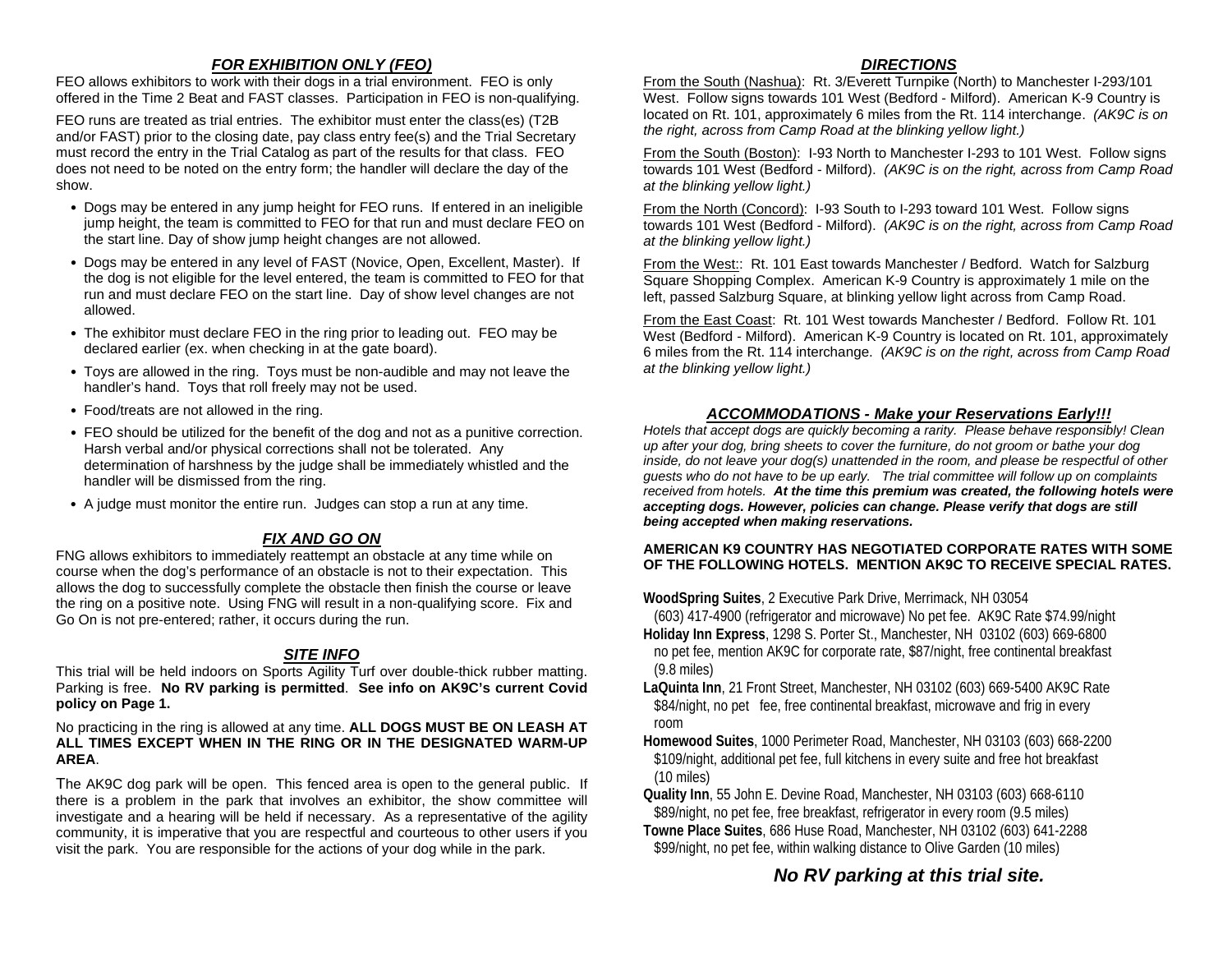*HEIGHT DIVISIONS*: Owners/agents are responsible for entering the proper height divisions. All height divisions will be offered. Dogs in the preferred classes must jump their measured height since they are not allowed to jump in a higher height as dogs in the regular classes are. If you are unsure of the height or your dog is borderline and you don't have a height card please enter the lower height and if necessary the judge will move you up.

|                                                                         | <b>PREFERRED</b>                                                      | <b>HEIGHT AT WITHERS</b>                                                                                                                                                                                                                               |
|-------------------------------------------------------------------------|-----------------------------------------------------------------------|--------------------------------------------------------------------------------------------------------------------------------------------------------------------------------------------------------------------------------------------------------|
| Handlers may<br>opt to run their<br>dog in a higher<br>height division. | Handlers must<br>run their dog in<br>their proper<br>eligible height. | Owners are responsible for entering their dog in<br>the proper height division.                                                                                                                                                                        |
| 8"                                                                      | 4"                                                                    | For dogs 11 inches and under at the withers                                                                                                                                                                                                            |
| 12"                                                                     | 8"                                                                    | For dogs 14 inches and under at the withers                                                                                                                                                                                                            |
| 16"                                                                     | 12"                                                                   | For dogs 18 inches and under at the withers                                                                                                                                                                                                            |
| 20"                                                                     | 16"                                                                   | For dogs 22 inches and under at the withers                                                                                                                                                                                                            |
| 24"                                                                     | 20"                                                                   | For dogs over 22 inches at the withers                                                                                                                                                                                                                 |
| $24C$ "                                                                 | n/a                                                                   | Dogs who measure into the 8" through 20"<br>regular jump height divisions may opt to enter<br>the 24-choice height division at their owner's<br>discretion. Dogs who measure into the 24"<br>regular jump height division may not enter 24-<br>choice. |

**OBSTACLES:** All obstacles will conform to the requirements in the current edition of the *AKC Regulations for Agility Trials*.

*ENTRY FEES***:** *FOR ONLINE ENTRIES, GO TO [WWW.PAWPRINTTRIALS.COM.](http://www.pawprinttrials.com/) For mail-in entries, make checks payable to PAWPRINT TRIALS.* **\$25.00** per dog for the first entry in each trial; **\$20.00** for the second and third entries of the same dog in each trial. Fees include AKC recording fee of \$3.50 per dog per day for the first entry and \$3.00 for each additional entry.

*CLOSING DATE***: Entries close Saturday, May 28, 2022 at 6 p.m.,** after which entries cannot be accepted, cancelled or substituted except as provided for in Chapter 11, Section 6 of the Dog Show Rules and in Chapter 1, Section 14 of the AKC Agility Trial Rules and Regulations.

**WAIT LIST:** There will be a wait list (maximum 75 runs) to fill openings created by withdrawn entries after the trial closes on Saturday, May 28 at 6 p.m. Entries withdrawn BEFORE the trial closes on Saturday, May 28 at 6 p.m. will receive a full refund. Entries withdrawn after trial closes on May 28 at 6 p.m. but prior to Saturday, June 4 at 6 p.m., will be replaced with an entry from the waitlist if one is available. Any withdrawn entry replaced by an entry from the waitlist will receive a refund subject to a \$5.00 processing fee. Any wait-listed entry that does not move off the wait list into the trial by Saturday, June 4 at 6 p.m. will receive a refund.

*MOVEUPS & CANCELLATIONS***:** In order for move-ups and cancellations sent via email to be valid, exhibitors must receive an acknowledgement from the trial secretary. *If you do not receive an acknowledgment, assume that your request has not been received.* No refunds or changes will be made without the trial secretary's acknowledgement.

*REFUNDS***:** After entries close, refund requests for bitches in season will be accepted when accompanied by a veterinarian's note. An administration fee of \$5.00 will be withheld. Refund requests, along with the veterinarian's note, must be received by the trial secretary no later than ½ hour prior to the start of the first class of the day. There will be no refund for injury or illness after entries close.

### **TRIAL REGULATIONS NOTICE TO EXHIBITORS**

- **THE SAFETY** of dogs is our primary concern. By entering these trials, exhibitors acknowledge that they are familiar with the rules and regulations of this sport, and that their dogs are familiar with and able to perform all obstacles safely.
- **RETURNED CHECKS** do not constitute a valid entry fee. A charge of \$25.00 will be made for each returned check.

**FOREIGN EXHIBITORS** must pay by international money order or credit card.

**TELEPHONE, FAX, AND UNSIGNED ENTRIES** cannot be accepted.

**NO HAND-DELIVERED ENTRIES** will be accepted within the first 24 hours.

- **ENTRIES NOT ON OFFICIAL AKC ENTRY FORMS OR PHOTOCOPIES OF ENTRY FORMS** without the Agreement and Rules attached to the Official AKC Entry Form are **NOT ACCEPTABLE. ENTRIES RECEIVED WITHOUT FEES** will not be accepted.
- **NO ENTRY SHALL BE MADE AND NO ENTRY SHALL BE ACCEPTED, WHICH SPECIFIES ANY CONDITIONS AS TO ITS ACCEPTANCE.** Express mail entries must include signature permitting them to be left at the secretary's address without recipient's signature.
- **ENTRY FEES** shall not be refunded in the event that a dog is absent, disqualified, excused by veterinarian or judge, or barred from competition by action of Trial Committee. If because of riots, civil disturbances, extreme weather, or other acts beyond the control of the management, it is impossible to open or to complete the trial, no refund of entry fees will be made.
- **ERRORS ON ENTRY BLANKS**-Owners are responsible for errors in making out entry forms, and no entry fee will be refunded in event of such errors or cancellation of entries after trial has closed.
- **JUDGES ARE NOT REQUIRED TO WAIT FOR DOGS**. The owner of each dog is solely responsible for having it ready at ringside when it is to be judged. The Club has no responsibility for providing service through a public address system or stewards or runners for the purpose of calling or locating dogs that are not brought into the ring when required.
- **DOGS PRESENT** will not be permitted to roam. Exhibitors are responsible for the behavior of their dogs and/or children. Any exhibitor whose dogs and/or children create unnecessary disturbances or repeatedly engage in unsafe or disruptive behavior, may, at the discretion of the trial committee, be asked to leave the show site. In such cases, no refund of any fees will be made. All dogs present must be held on leash or confined to their crate at all times except when in the ring or when in the designated agility warm-up area. The site will be monitored and offenders will be asked to leave. In such cases, no refunds will be made. Dogs must use the designated exercise area.
- **EVENT COMMITTEE** will use due care and diligence for the welfare of dogs and exhibitors, but will not be responsible for, nor assume any liability in the event of an accident or misfortune to either dogs or exhibitors participating in this show.

**BITCHES IN SEASON** shall not be eligible to participate. See "Refunds".

**DOGS PARTICIPATING** must be 15 months of age or older and must be registered with the American Kennel Club, have an AKC Limited Registration, Purebred Alternative Listing/Indefinite Listing Privilege (PAL/ILP), AKC Canine Partners Listing, or be approved FSS breeds eligible to compete. Bitches in season, aggressive, blind dogs, or dogs suffering from any deformity, injury, or illness which may affect the dog's physical or mental performance are ineligible to participate. No dog shall compete if it is taped or bandaged in any way or has anything attached to it for medical purposes. All American dogs that have been listed with AKC Canine Partners may participate provided the listing number has been recorded on the entry form and the trial is open to All American dogs.

**ACKNOWLEDGEMENT OF ENTRY ACCEPTANCE** will be made when entries are processed for those exhibitors that provide an email address. Confirmation notices including the judging schedule will be sent to all exhibitors no less than seven days prior to the event.

**IN CASE OF CANCELLATION**, please call AKC Event Cancellation number: (877) 252-3229.